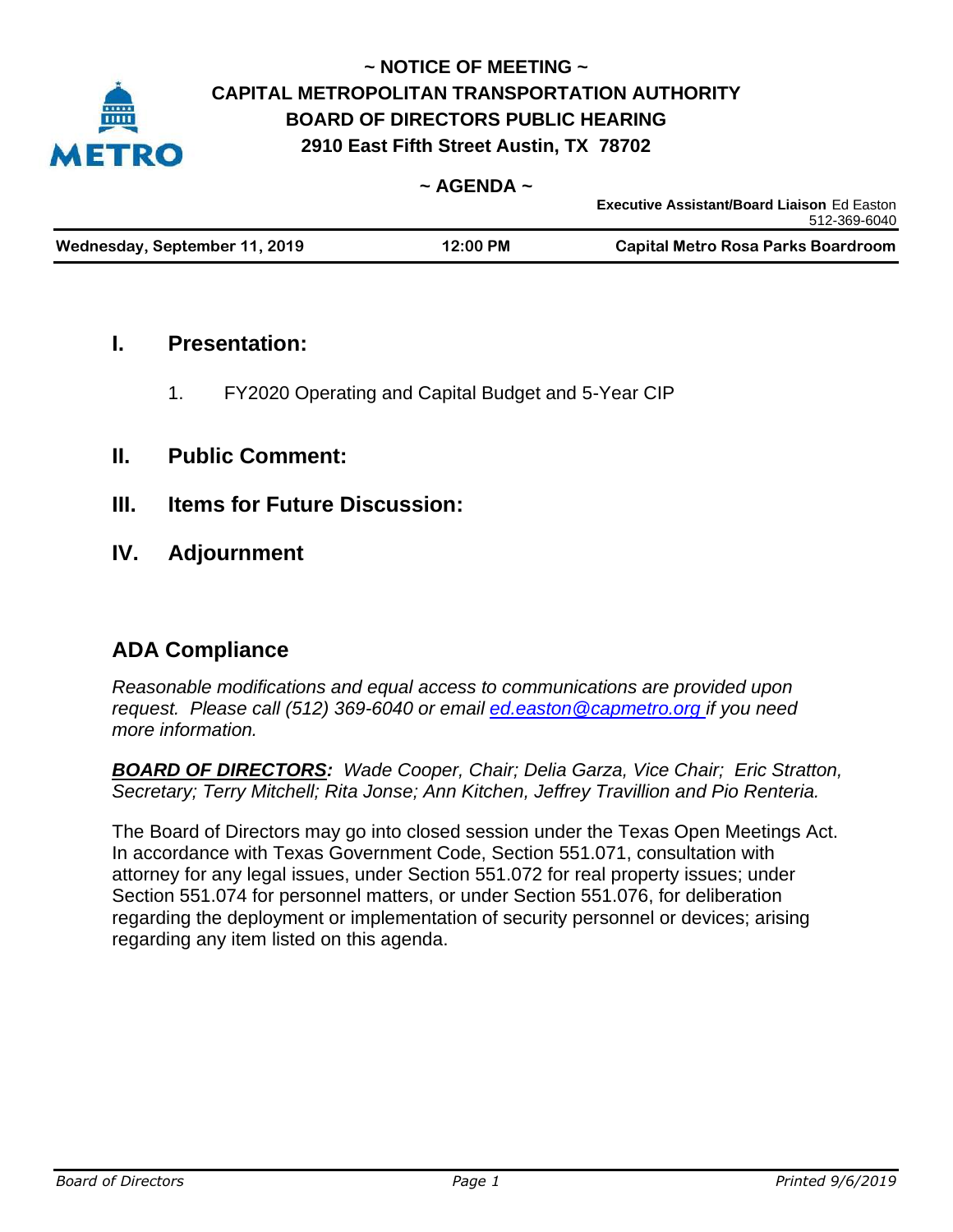*Capital Metropolitan Transportation Authority MEETING DATE: 09/11/2019 Board of Directors (ID # 4463) FY2020 Operating and Capital Budget and 5-Year CIP*

**TITLE:** FY2020 Operating and Capital Budget and 5-Year CIP

Page 1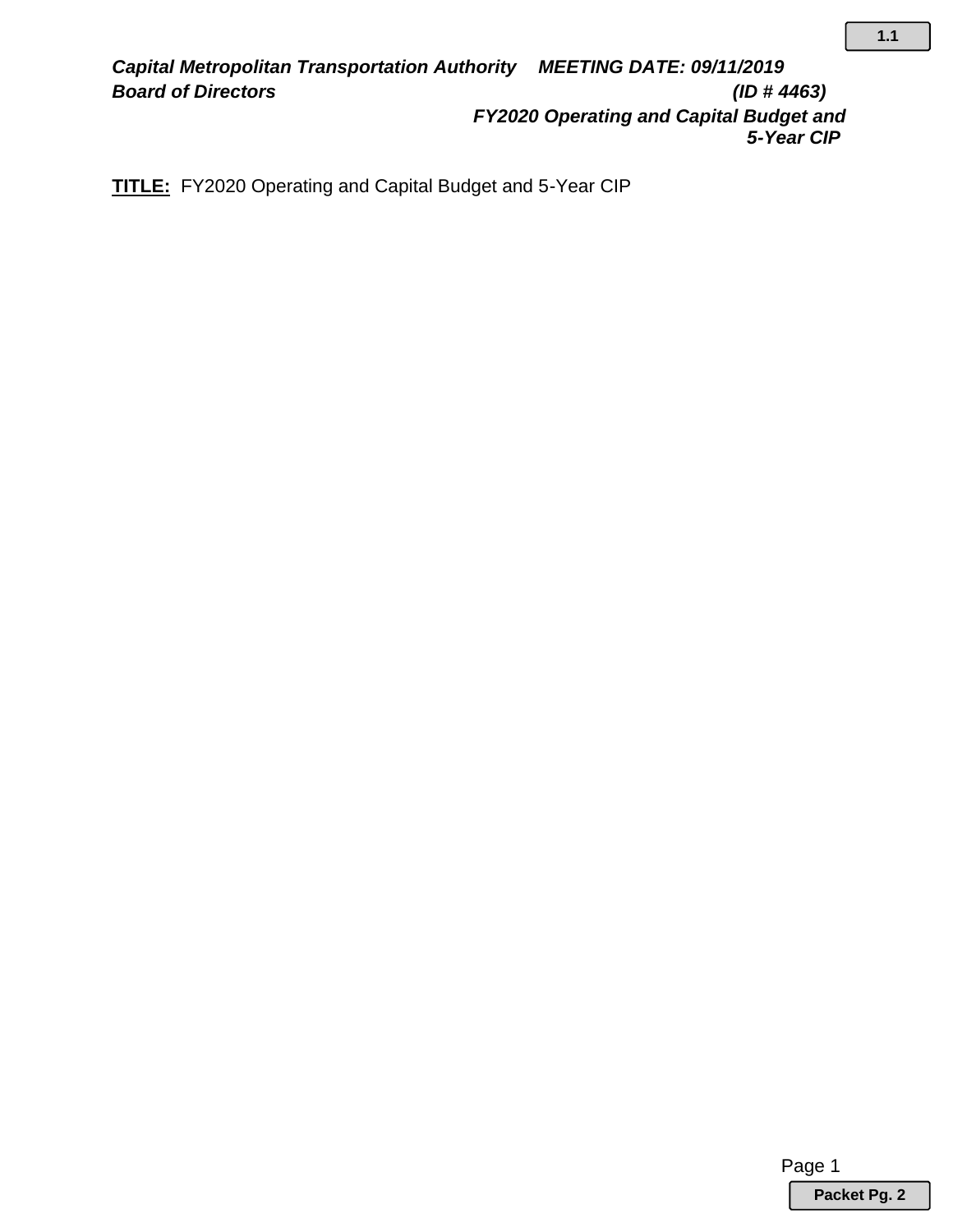## **FY2020 Budget Public Hearing**

*Presented on September 11, 2019*

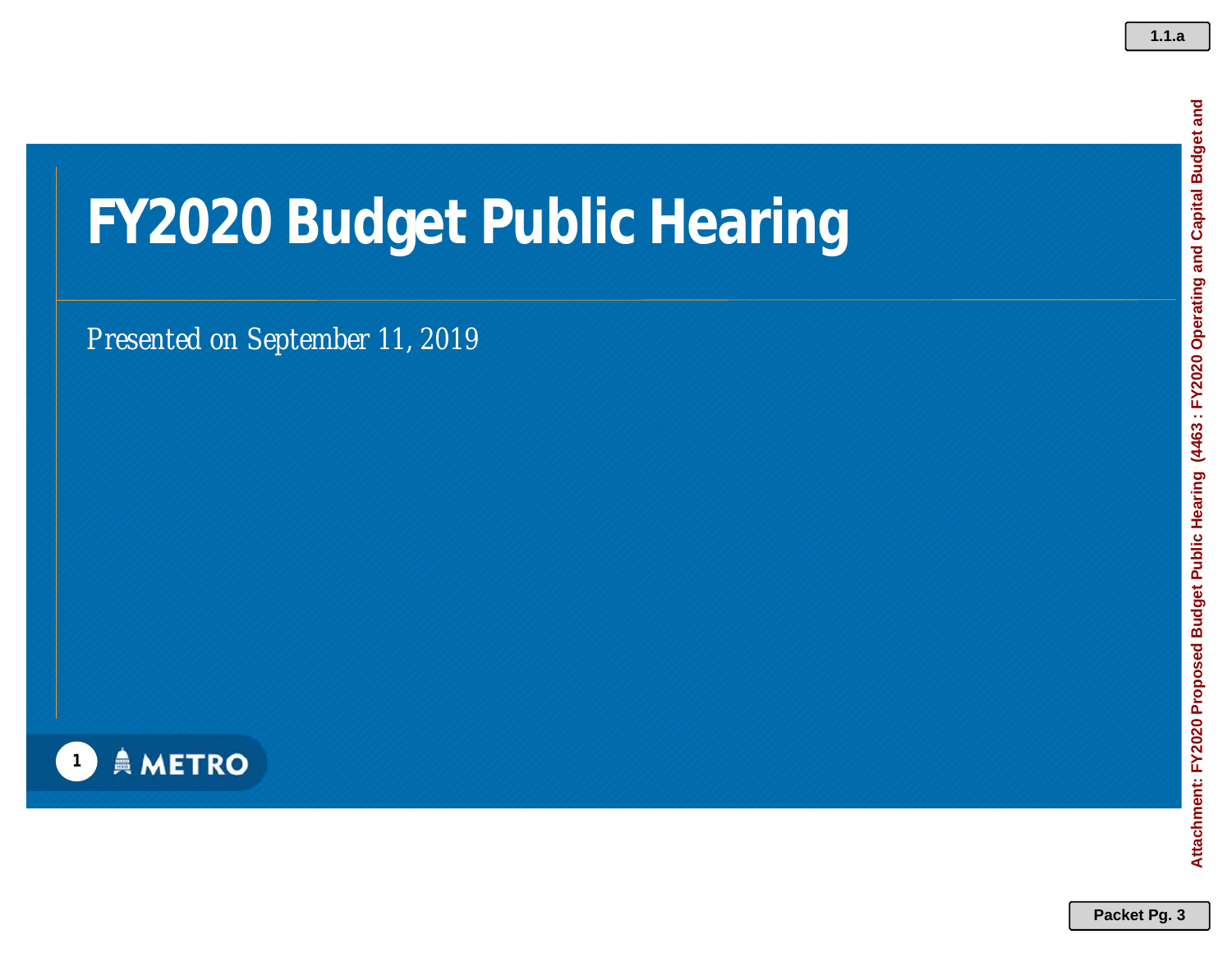## **SUMMARY OF FY2020 BUDGET**



Numbers are in millions

鱼

**METRO** 



| • SALES TAX             | \$265.7m           |
|-------------------------|--------------------|
| • FUND BALANCE          | \$42.4m            |
| O OPERATING GRANTS      | \$32.3m            |
| <b>CAPITAL GRANTS</b>   | S27.7m             |
| <b>• FARES</b>          | \$22.5m            |
| <b>OTHER</b>            | \$7.8 <sub>m</sub> |
| <b>FREIGHT RAILROAD</b> | SS.3m              |

**2**



**EXPENSES** 

#### CAPITAL IMPROVEMENTS \$109.7m \$49.2m · PERSONNEL SERVICES \$43.5m \$15.6m **O** OTHER • FUEL  $$13.7m$ PMTS TO GOV ENTITIES  $$6.9m$

## **CAPITAL AND STATUTORY COMMITMENTS AND OBLIGATIONS**

\$48.6m 5-YEAR CAPITAL IMPROVEMENT PLAN \$47.9m **STATUTORY OPERATING RESERVE** \$34.6m CAPITAL EXPANSION FUND \$23.9m BUDGET STABILIZATION \$4.8m COA MOBILITY \$1.3m SELF-INSURANCE

\$161.1 Million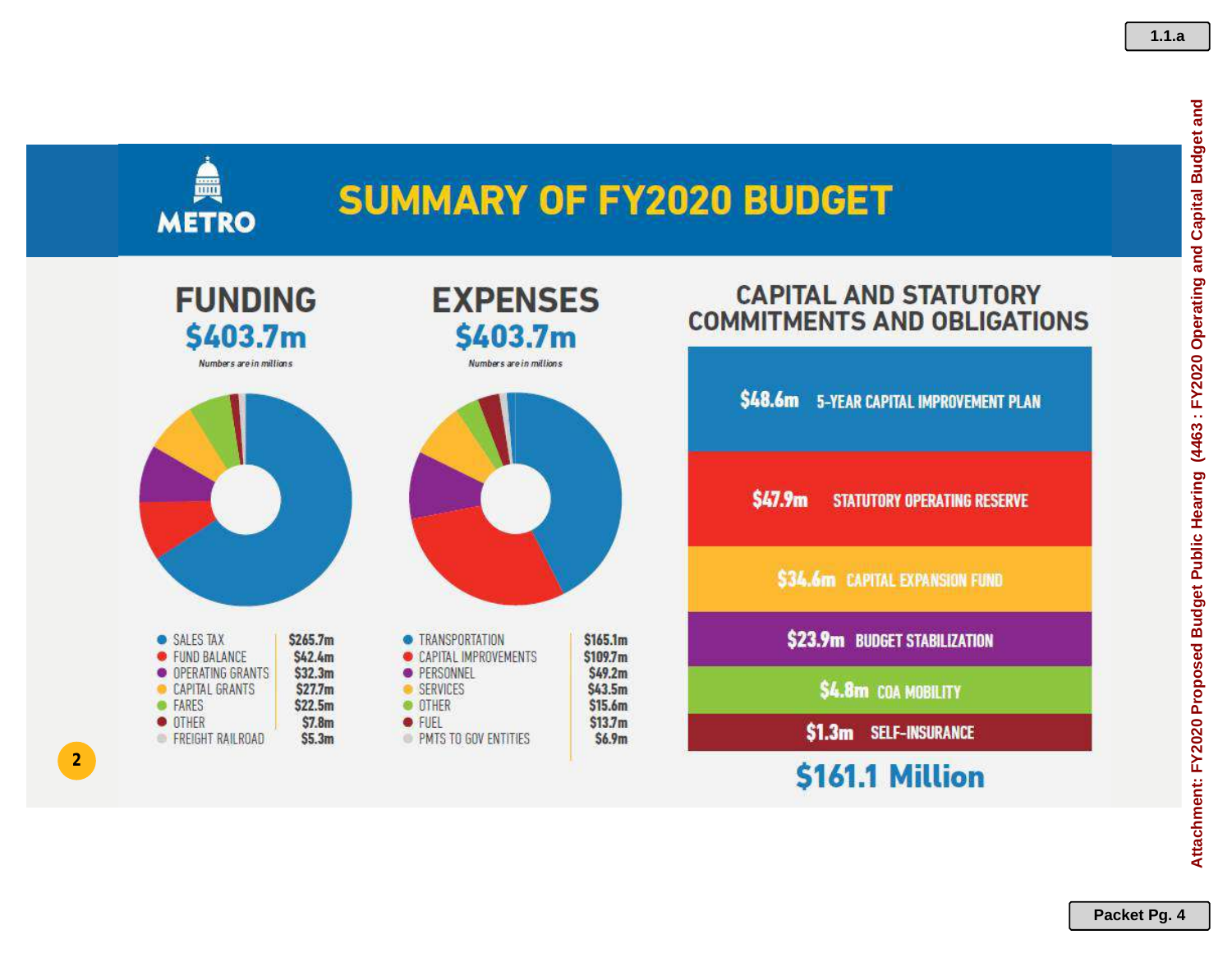### **FUNDING TO ENHANCE CUSTOMER SERVICE FISCAL YEAR 2020 METRO**





 $-2m$ Bus stop enhancements and

acceleration of service standards



▲

**3**



Downtown Station improvements \$30.1m over 2 years, \$12.1m in grants







 $3.4<sub>m</sub>$ 

Fare collection systems

**Rail Positive Train Control** \$17.8m over two years

**Security** 

Additional \$2.3m for APD officers and video systems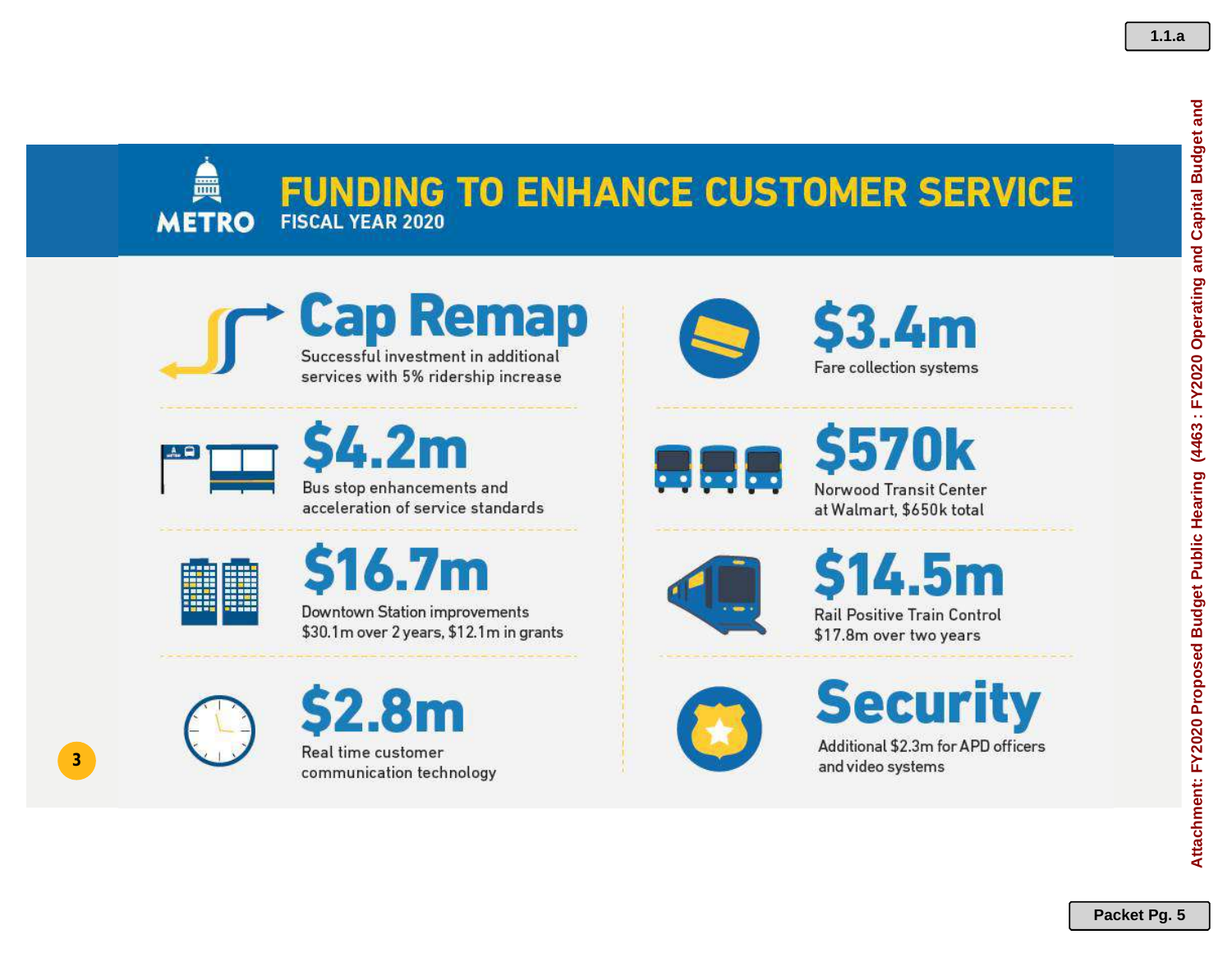

## **INNOVATIVE MOBILITY INITIATIVES**



## **Electric**

80 bus purchases and infrastructure construction over 5 years \$19.2m in FY2020 \$103.2m over 5 years



**4**





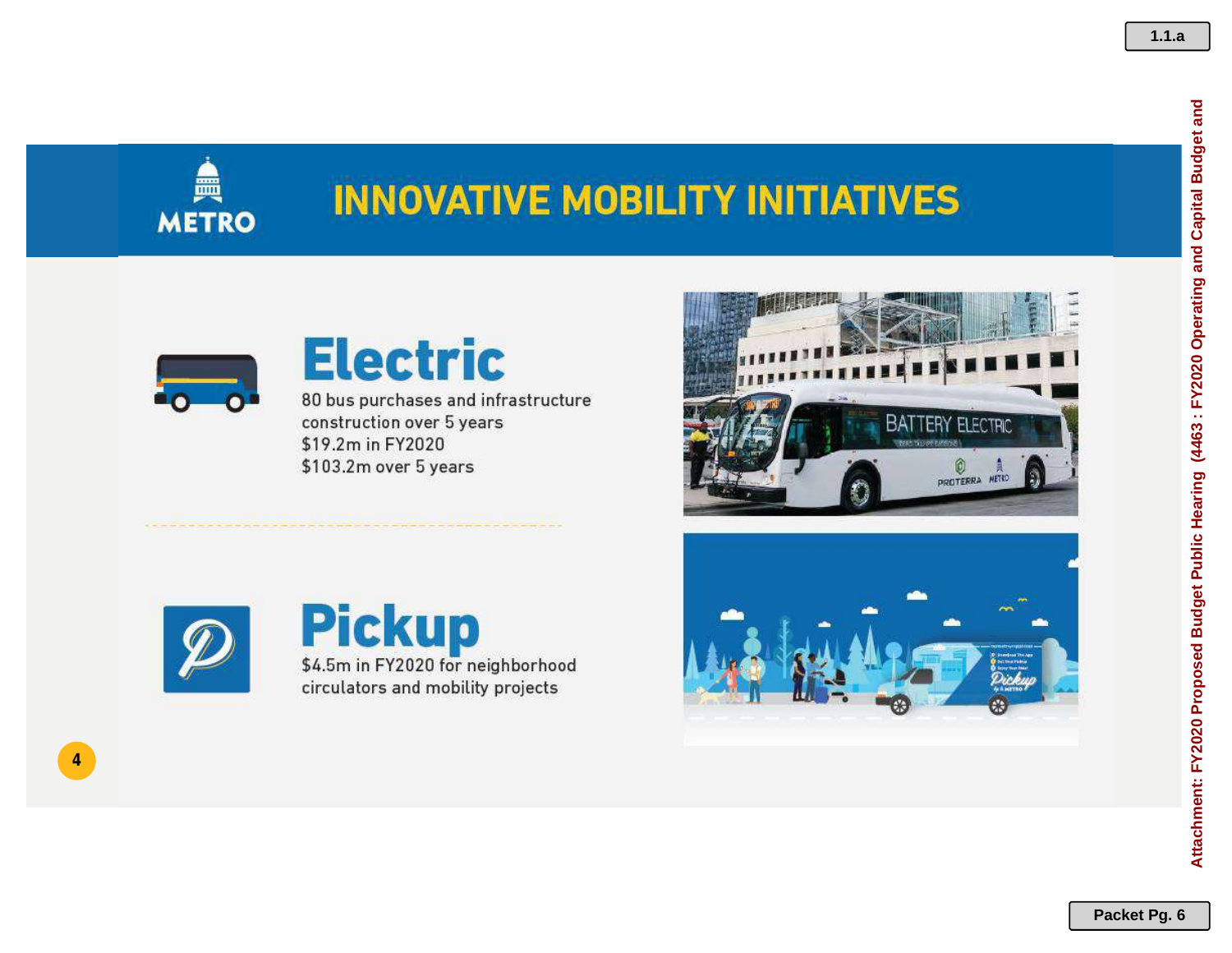

## **PLANNING FOR THE FUTURE**



Preliminary engineering and environmental assessments \$17.6m





**5**